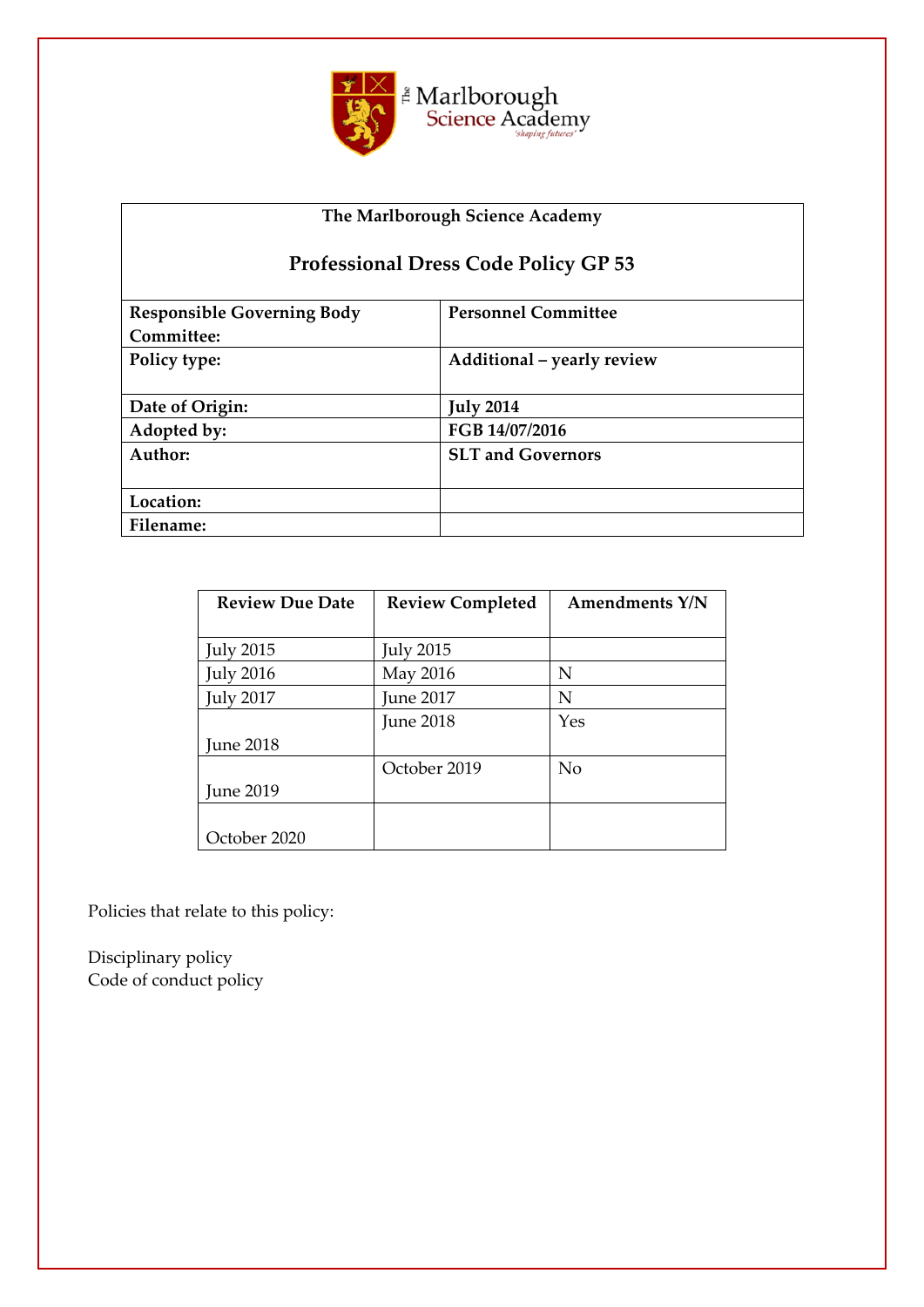#### **Introduction**

The Governing Body at The Marlborough Science Academy requires that all staff convey a professional image at all times to parents, students and visitors to support our commitment to achieving high standards.

The Governing Body recognises that its staff is of a wide range of backgrounds, cultures, ages and tastes and naturally would want staff to exercise choice in the clothing they wear for work. The Governing Body has no desire to impose a particular style of dress of appearance but rather to set a standard appropriate within a learning environment for effective teaching and learning.

While at work all staff are representing the school and through their appearance have an impact on the image the school projects to students, parents and visitors to the school. In all situations where staff are attending formal meetings or representing the school formal professional dress is required.

All staff are expected to have high standards of presentation and personal hygiene.

In extreme weather conditions, guidance will be issued about sensible changes to assist working conditions for all staff.

#### **General Principles**

Given the diverse range of activities that staff carry out it is not feasible to be prescriptive and to lay down specific dress standards. In most cases 'smart dress' will be appropriate. However, staff are expected to ensure that the way they dress is appropriate for the type of teaching they will undertake eg, PE and worn with due care for personal health and safety.

No aspect of employees dress or appearance should be politically motivated, sexually provocative, discriminatory or offensive.

Examples of dress which are normally considered professional and acceptable within the school environment would include:

#### **Male Dress Code**

Shirt, tie, tailored smart trousers (not jeans style), jacket, waistcoat and/or smart v neck jumper or cardigan (ensuring a tie is visible)

#### **Female Dress Code**

Smart dresses, smart T shirt tops, skirts, formal blouses, tailored trousers (inc  $\frac{3}{4}$  length), cardigans or equivalent items of dress to a similar standard. Dress and skirt length should be no shorter than just above the knee and appropriate to a formal place of work. Where dress or skirt length is above the knee tights must be worn. Where longer skirts i.e knee length or longer are worn we ask that staff use their professional judgement as to whether they need to wear tights to maintain a professional image. Maxi length dresses and skirts are not normally appropriate (subject to adjustments for hot weather as noted above). No spaghetti straps and no excess cleavage or underwear straps to be visible.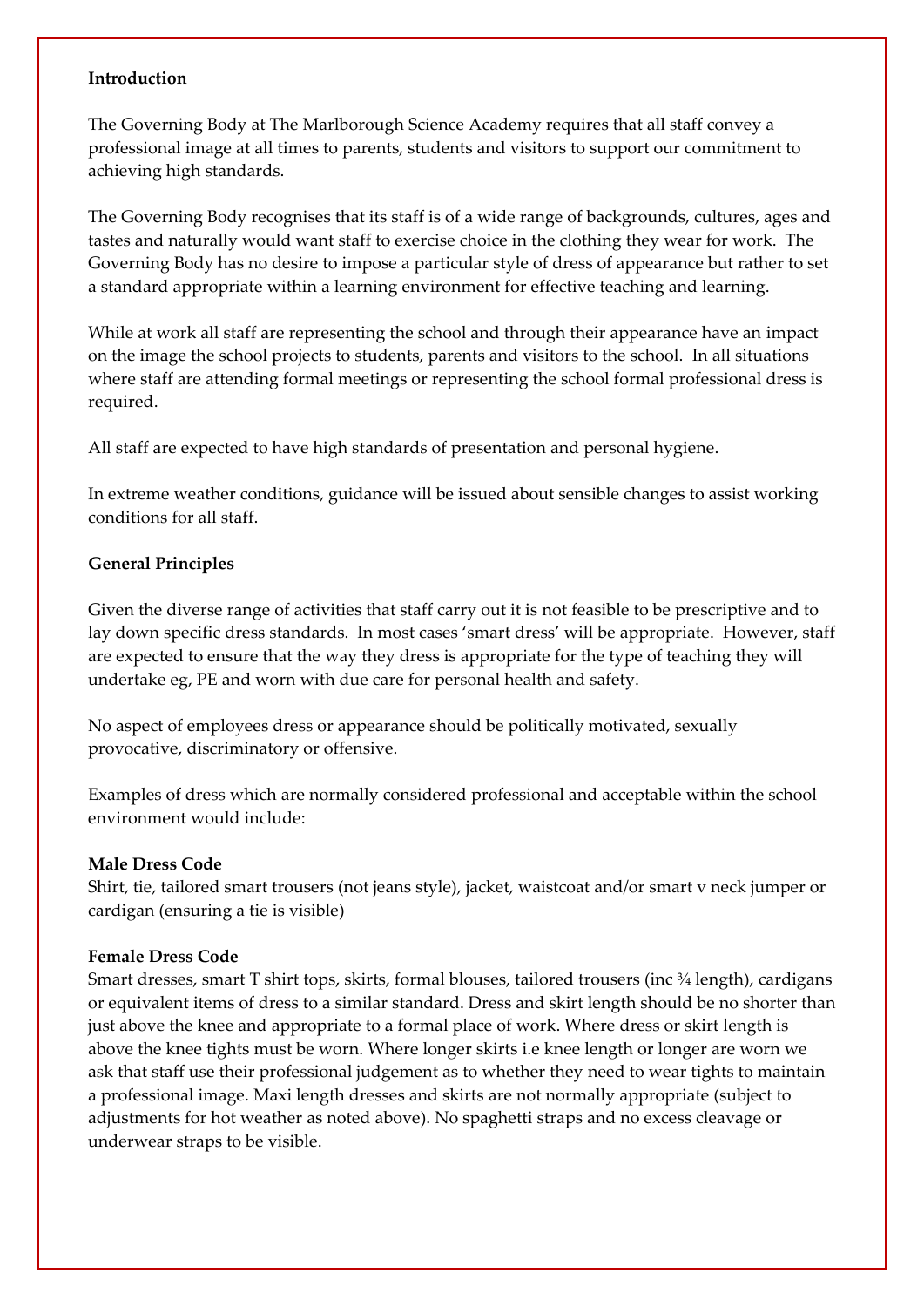Smart traditional cultural dress is acceptable for both men and women. Facial coverings will generally be expected to be removed whilst the teacher is on duty to optimise good communication and to help identify teachers for safeguarding reasons.

Footwear must be appropriate to the school environment and not present a Health and Safety risk.

Examples of items of dress which would not normally be considered appropriate in the school environment would include:

Crop tops or tops showing excessive cleavage, trainers\*, shorts\*, leggings (acceptable during pregnancy), jeans or jean style clothing in denim or coloured fabric \*\* and other items of a similar nature, doc martens and flip flops (including fit flops unless there is a sound medical reason for wearing). Leather clothing is not suitable.

\* Acceptable for sporting activities \*\* acceptable for educational visits

Where uniforms or protective clothing are supplied they must be worn and any health and safety requirements such as special footwear must be complied with.

For inset/Easter revision and summer school dress code requirements will be advised by the Headteacher in advance of each date.

The Governing Body recognises that different cultures of staff and individual staff may wear piercing on religious grounds and therefore would not request that these members of staff remove their piercing. However, the Governing Body views that tongue, lip, ear and nose piercing has an impact on students, parents and visitors and would seek these are discreet. In the spirit of professionalism staff are to use discretion regarding piercings. A maximum of three ear piercings per ear (with discrete earrings) and a discrete nose stud are acceptable. Addressing Health and Safety issues concerning the wearing of piercing, sleepers or studs should be as small as possible to minimise such risks. Tattoos should be covered. If you have any concerns please see your line manager, HR Manager or the Headteacher.

# **Monitoring**

The Senior Leadership, HOFs and HR Manager will be responsible for monitoring the standards of dress and referring concerns to the individual and Headteacher.

## **Communication**

This Professional Dress Code Policy is discussed with all new staff as part of induction, available on the intranet and provided as part of an application pack for prospective candidates. All staff have a responsibility to familiarise themselves with this policy.

## **Breaches of this Dress Code Policy**

In the event that a member of staff persistently flouts the standards set out in the Professional Dress Code Policy then this would constitute a breach of the Disciplinary Rules and could lead to disciplinary action.